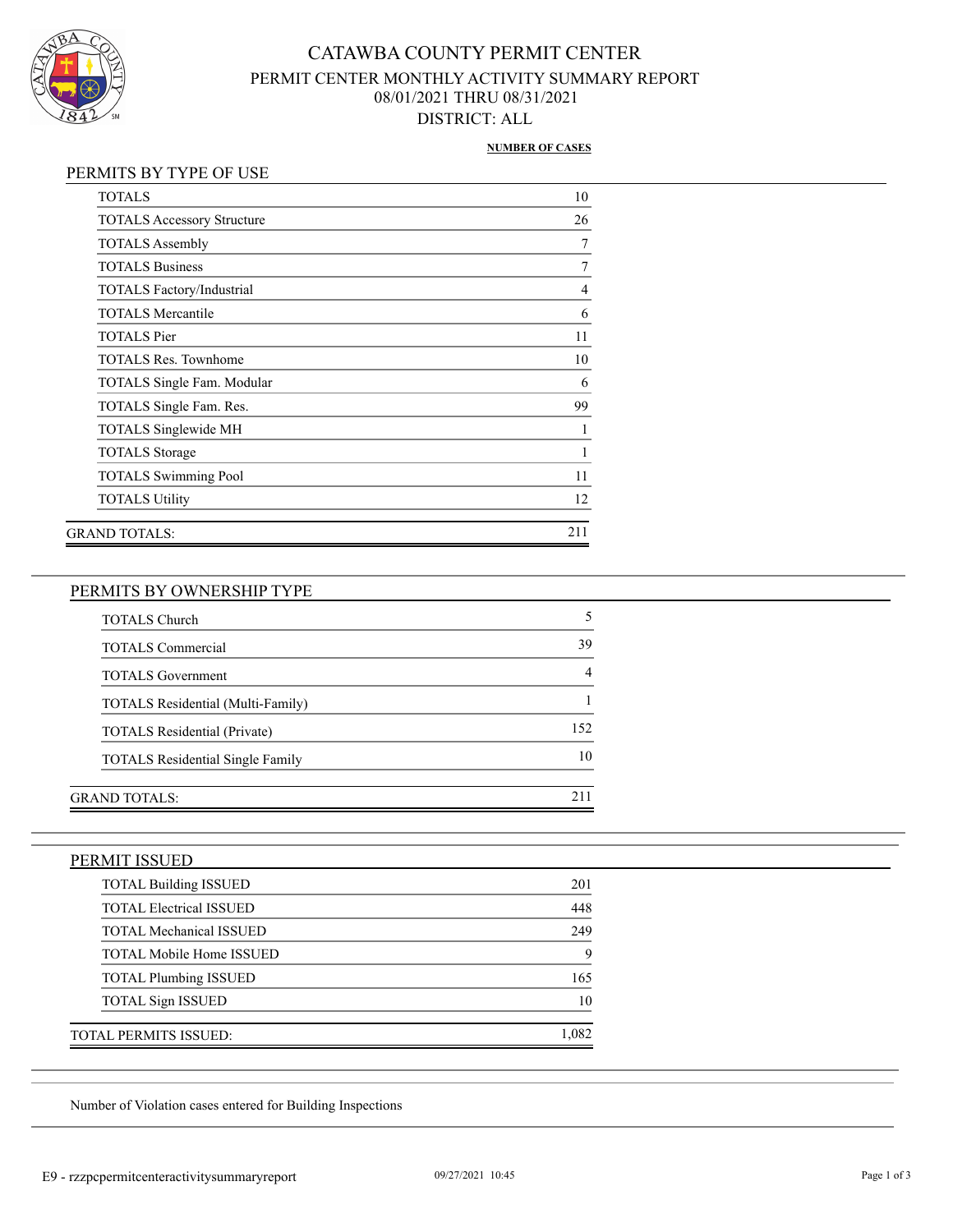

## CATAWBA COUNTY PERMIT CENTER PERMIT CENTER MONTHLY ACTIVITY SUMMARY REPORT 08/01/2021 THRU 08/31/2021 DISTRICT: ALL

**NUMBER OF CASES**

| <b>CAPITAL FEES BY FEE TYPE</b>                |                  |  |
|------------------------------------------------|------------------|--|
| <b>TOTAL</b>                                   |                  |  |
| <b>GRAND TOTAL</b>                             |                  |  |
|                                                |                  |  |
|                                                |                  |  |
| PLAN REVIEW TOTALS SUMMARY                     |                  |  |
| <b>TOTALS Standard Plan Review</b>             | 65               |  |
|                                                |                  |  |
| <b>GRAND TOTALS:</b>                           | 65               |  |
|                                                |                  |  |
| PERMITS PLANNING & ZONING                      |                  |  |
| TOTALS Zoning Authorization (NR)               | 12               |  |
| TOTALS Zoning Authorization (R)                | 97               |  |
| <b>GRAND TOTALS:</b>                           | 109              |  |
|                                                |                  |  |
|                                                |                  |  |
| FIRE MARSHAL'S OFFICE                          |                  |  |
| <b>TOTALS Fire Construction</b>                | 7                |  |
| <b>GRAND TOTALS:</b>                           | 7                |  |
| Maximum Occupany Certificates Issued           |                  |  |
|                                                |                  |  |
| PERMITS BY WORK CLASS FOR ENVIRONMENTAL HEALTH |                  |  |
| <b>TOTALS Abandonment</b>                      | $\mathbf{9}$     |  |
| <b>TOTALS Building Permit Related</b>          | $\boldsymbol{7}$ |  |
| <b>TOTALS</b> Expansion                        | $\,8\,$          |  |
| TOTALS New Septic                              | 105              |  |
| <b>TOTALS New Well</b>                         | 23               |  |
| <b>TOTALS Other</b>                            | $\mathbf{1}$     |  |
| <b>TOTALS Relocation</b>                       | 5                |  |
| TOTALS Repair/Expansion                        | $\overline{2}$   |  |
| <b>TOTALS Repairs</b>                          | 34               |  |
| <b>GRAND TOTALS:</b>                           | 194              |  |
|                                                |                  |  |